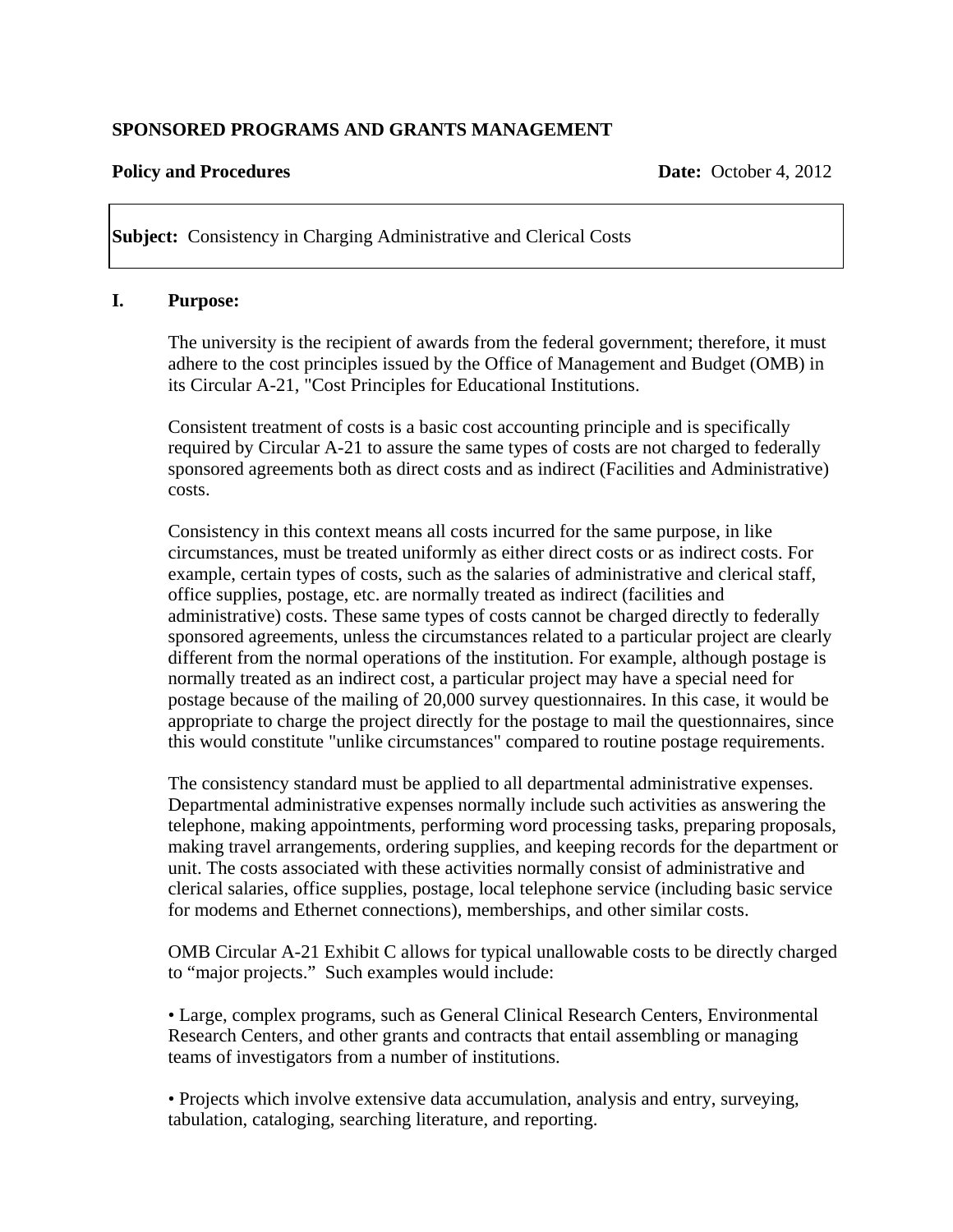• Projects that require making travel and meeting arrangements for large numbers of participants, such as conferences or seminars.

• Projects whose principal focus is the preparation and production of manuals and large reports, books, and monographs (excluding routine progress and technical reports).

• Projects that are geographically inaccessible to normal departmental administrative services, such as research fields sites that are remote from the campus.

• Individual projects requiring project-specific database management; individualized graphics or manuscript preparation; human or animal protocols, and multiple projectrelated investigator coordination and communications.

These examples are not intended to imply that direct charging of administrative or clerical costs would always be appropriate for the situations illustrated in the examples above. For instance, the examples would be appropriate when the costs of such activities are incurred in unlike circumstances, i.e., the actual activities charged directly are not the same as the actual activities normally included in the institution's facilities and administrative (indirect) cost pools.

# **II. Policy and Procedures**

In compliance with the federal regulations, the university will charge administrative or clerical costs to Federal agreements and Federal flow-through projects as F&A (indirect) costs, except where the nature of the work being performed under a particular project requires an extensive amount of administrative or clerical support which is significantly greater than the routine level of such services provided by the department. The need to charge administrative or clerical costs directly to Federal projects must be explained and justified in writing to the Office of Sponsored Programs and Grants Management.

The Director of the Office of Sponsored Programs and Grants Management will make the final determination as to whether administrative and clerical costs can be included in a proposal for a Federal award based upon the written justification provided by the Principal Investigator (PI).

If the cost meets the conditions as stated above, but was not included in the approved budget of the sponsored agreement, the cost may be charged directly to the agreement only where the university has re-budgeting authority under Federal regulations or the terms of the sponsored agreement, and the charge is justified and approved by the Office of Sponsored Programs and Grants Management. The justification must be in writing, providing the same information that would have been provided to the sponsoring agency in the proposed project budget, and it must be explained why the cost was not in the original budget. Approval of these requests will be given where the Office of Sponsored Programs and Grants Management is satisfied that the sponsoring agency would have approved the cost had it been in the original budget.